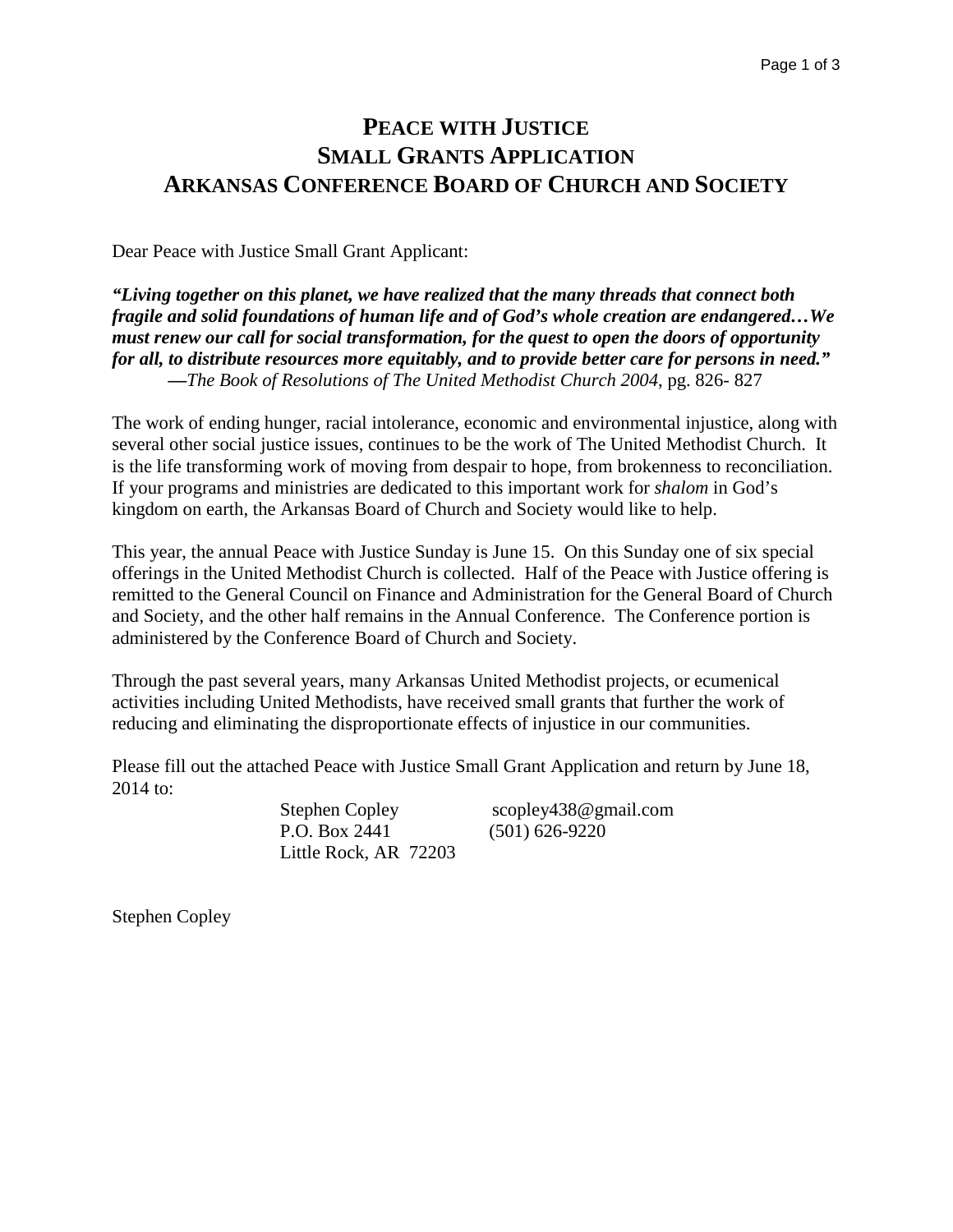## Application for Peace with Justice Grants<br>The Arkansas Annual Conference of The United Methodist Church

| Applications are due by June 18, 2014                                                       |  |  |
|---------------------------------------------------------------------------------------------|--|--|
|                                                                                             |  |  |
|                                                                                             |  |  |
|                                                                                             |  |  |
|                                                                                             |  |  |
|                                                                                             |  |  |
| Description of action/actions to be accomplished with grant, including total costs and time |  |  |
|                                                                                             |  |  |
| How does the project relate to the work of doing justice for Christ in the world?           |  |  |
|                                                                                             |  |  |
|                                                                                             |  |  |
|                                                                                             |  |  |
|                                                                                             |  |  |
|                                                                                             |  |  |
|                                                                                             |  |  |
|                                                                                             |  |  |
|                                                                                             |  |  |
|                                                                                             |  |  |
|                                                                                             |  |  |
| List other sources of funds and potential funds _                                           |  |  |
|                                                                                             |  |  |
|                                                                                             |  |  |
|                                                                                             |  |  |